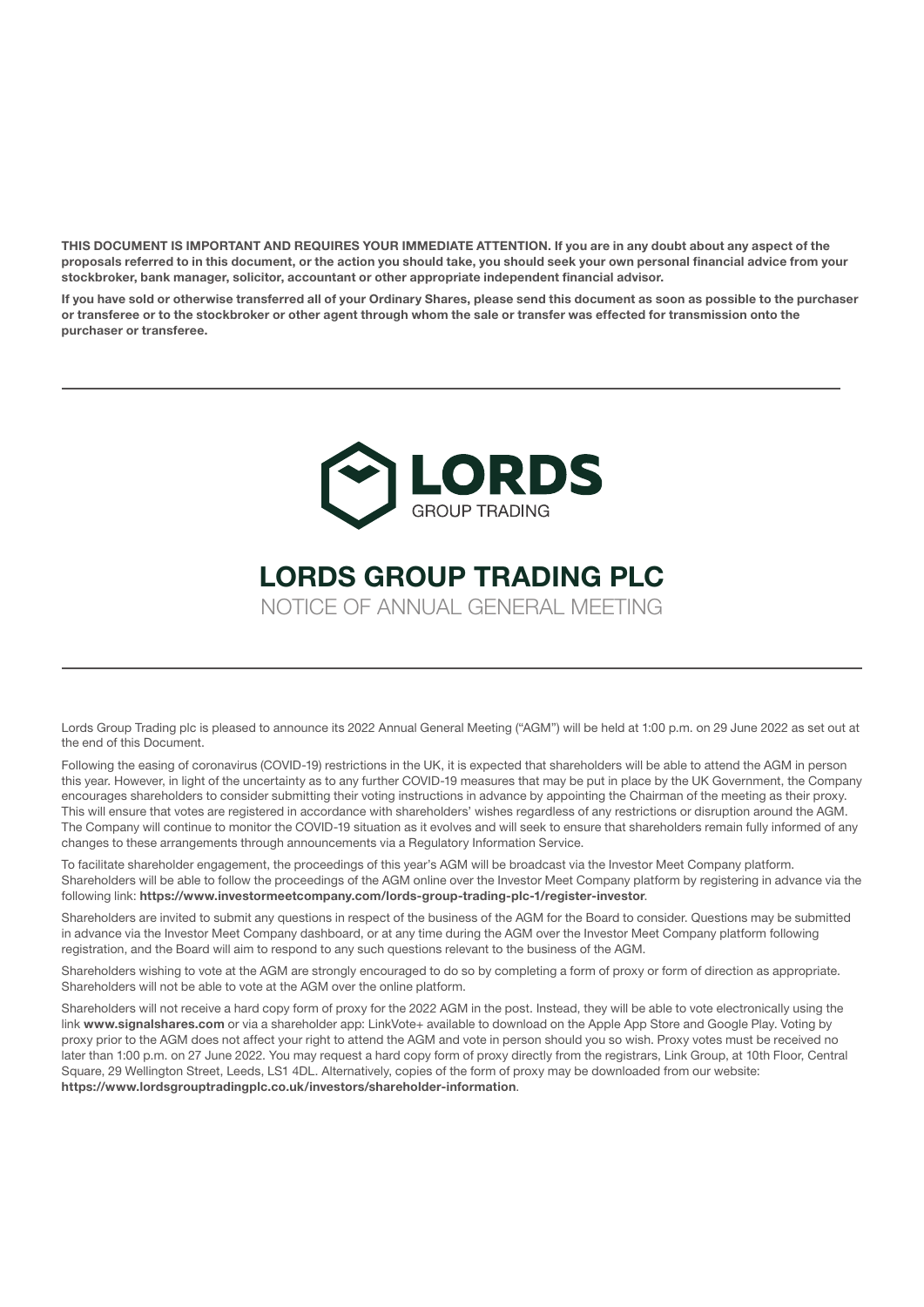### Notice of Annual General Meeting

Notice is hereby given that the Annual General Meeting (AGM) of the members of Lords Group Trading plc (the "Company") will be held at the offices of Cenkos Securities plc at 6-8 Tokenhouse Yard, London EC2R 7AS on 29 June 2022 at 1:00 p.m. for the purpose of considering and, if thought fit, passing the following resolutions. Resolutions 1 to 10 are proposed as ordinary resolutions and Resolution 11 is proposed as a special resolution. Further information on all resolutions is given in the Explanatory Notes below.

#### As ordinary resolutions:

- 1. To receive the reports of the Directors and the Financial Statements for the year ended 31 December 2021 together with the report of the auditor thereon.
- 2. To approve the report on Directors' remuneration for the year ended 31 December 2021.
- 3. To re-elect Shanker Patel as a Director.
- 4. To re-elect Christopher Day as a Director.
- 5. To re-elect Gary O'Brien as a Director.
- 6. To re-elect Dawn Moore as a Director.
- 7. To re-elect Andrew Harrison as a Director.
- 8. To re-appoint RSM UK Audit LLP as auditor of the Company to hold office until the conclusion of the next general meeting at which accounts are laid before the Company.
- 9. To authorise the Directors to determine the fees payable to the auditor.
- 10. That the Directors be and are hereby generally and unconditionally authorised pursuant to and in accordance with Section 551 of the Companies Act 2006 (as amended) (the ''Act'') to exercise all the powers of the Company to allot shares in the Company and to grant rights to subscribe for, or to convert any security into, shares in the Company (such shares and such rights to subscribe for or to convert any security into shares in the Company being "equity securities") to such persons on such terms and in such manner as they shall think fit, provided that this authority shall be limited to the allotment of equity securities up to a maximum aggregate nominal amount of £263,943.91, being approximately 33.3% of the aggregate nominal value of the Company's issued ordinary share capital as at the date hereof, at any time during the period from the date hereof until the conclusion of the next Annual General Meeting of the Company or fifteen months after the passing of this resolution, whichever is earlier (unless and to the extent previously renewed, revoked or varied by the Company in a general meeting), provided that the Directors may make an offer or enter into an agreement which would or might require equity securities to be allotted, offered or otherwise dealt with or disposed of after the expiry of such authority and the Directors may allot any equity securities after the expiry of such authority in pursuance of any such offer or agreement as if this authority had not expired.

#### 11. As a special resolution:

To resolve that the Directors be empowered pursuant to section 570 of the Companies Act 2006 to allot equity securities (as defined in section 560 of that Act) for cash pursuant to the general authority conferred on them by resolution 10 and/or to sell equity securities held as treasury shares for cash pursuant to section 727 of the Companies Act 2006, in each case as if section 561 of that Act did not apply to any such allotment or sale, provided that this power shall be limited to:

- (a) any such allotment and/or sale of equity securities in connection with an offer or issue by way of rights or other pre-emptive offer or issue, open for acceptance for a period fixed by the Directors, to holders of ordinary shares (other than the Company) on the register on any record date fixed by the Directors in proportion (as nearly as may be) to the respective number of ordinary shares deemed to be held by them, subject to such exclusions or other arrangements as the Directors may deem necessary or expedient in relation to fractional entitlements, legal or practical problems arising in any overseas territory, the requirements of any regulatory body or stock exchange or any other matter whatsoever; and
- (b) any such allotment and/or sale, otherwise than pursuant to paragraph (a) above, of equity securities having, in the case of ordinary shares, an aggregate nominal value or, in the case of other equity securities, giving the right to subscribe for or convert into ordinary shares having an aggregate nominal value, not exceeding £79,262.44.

This authority shall expire (unless previously varied as to duration, revoked or renewed by the Company in a general meeting) on the date that is fifteen months from the date of the Annual General Meeting or, if earlier, at the conclusion of the Annual General Meeting of the Company in 2023, save that the Company may before such expiry make any offer or agreement which would or might require equity securities to be allotted or equity securities held as treasury shares to be sold after such expiry and the Directors may allot equity securities and/or sell equity securities held as treasury shares in pursuance of such an offer or agreement as if the power conferred by this resolution had not expired.

23 May 2022

#### Registered office:

2nd Floor Hanger Green London W5 3EL

#### By order of the Board

#### Christopher Day

Chief Financial Officer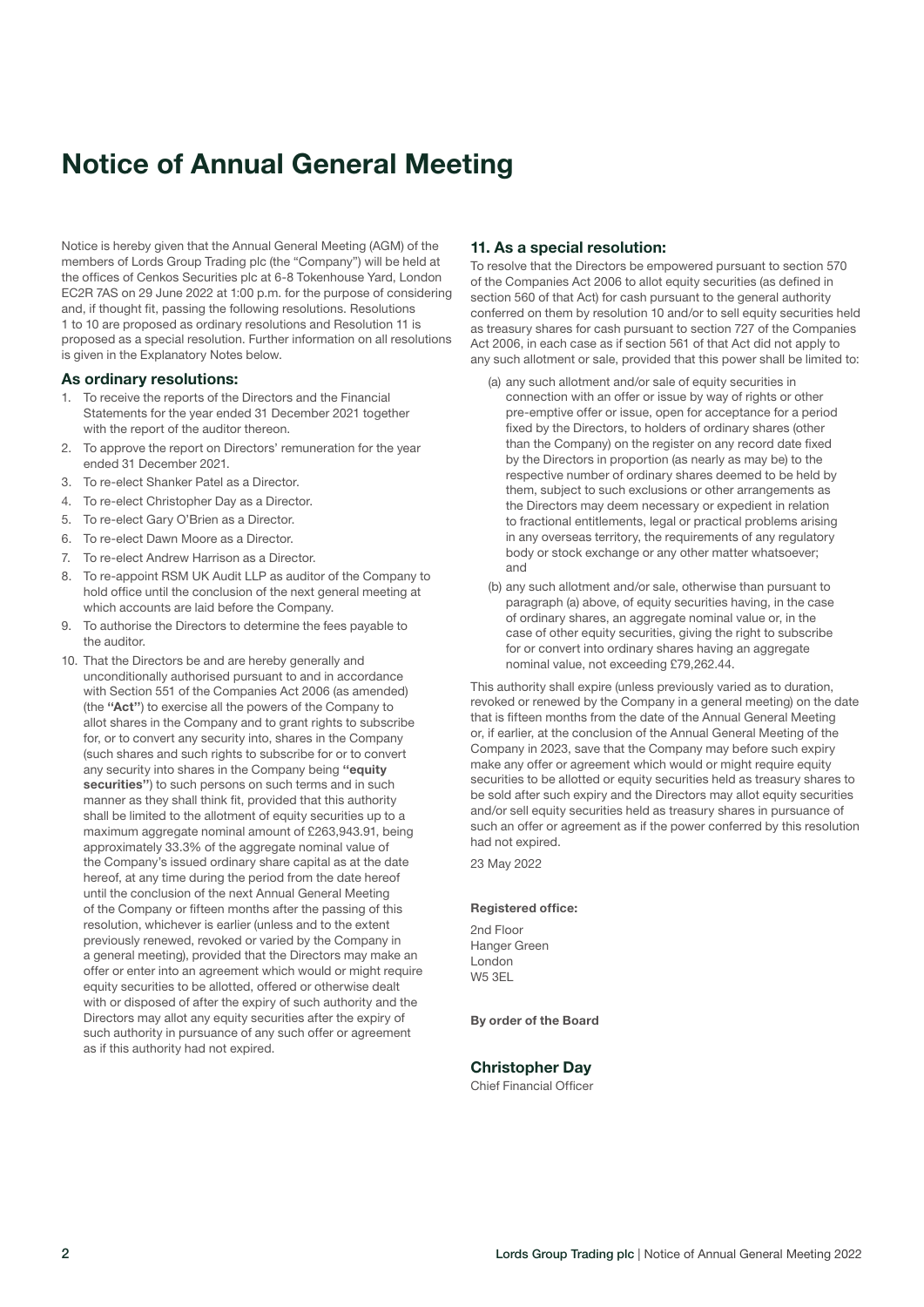### Explanatory Notes to the Resolutions:

#### The below explanatory notes are intended to help you understand the effect of, and reasons for, the resolutions.

References to the Company's issued share capital below are to the Company's issued ordinary share capital as at the close of business on 20 May 2022 (being the latest practicable date prior to the publication of this document). No shares are held in treasury.

Resolutions 1 to 10 are proposed as ordinary resolutions. This means that for each of those resolutions to be passed by members, more than half of the total voting rights cast must be in favour of the resolution. Resolution 11 is proposed as a special resolution. For this resolution to be passed, at least three quarters of the total voting rights cast must be in favour.

#### Resolution 1: Report and Accounts

The Directors are required to present to shareholders at the AGM the audited accounts of the Company for the financial period ended 31 December 2021 together with the Auditor's Report and the Directors' Report.

#### Resolution 2: Directors' Remuneration Report

The Directors are seeking approval of the Directors' Remuneration Report, which is set out on pages 59 to 61 of the Company's Annual Report and Accounts, for the financial period ended 31 December 2021. This is an advisory vote and no entitlement to remuneration is conditional upon the resolution being passed.

#### Resolution 3 to 7: Re-appointment of Directors

Shanker Patel, Christopher Day, Gary O'Brien, Dawn Moore and Andrew Harrison are retiring and offering themselves for re-election by shareholders. Brief biographies of all Directors can be found in the Annual Report and Accounts for the year ended 31 December 2021 and on the Company's website [https://www.lordsgrouptradingplc.](https://www.lordsgrouptradingplc.co.uk/about-us/board-of-directors) co.uk/about-us/board-of-directors.

#### Resolutions 8 and 9: Auditors and their remuneration

The auditors are required to be re-appointed at each AGM at which accounts are presented. The Audit Committee has evaluated the effectiveness and independence of the external auditors and has recommended their re-appointment to the Board. RSM UK Audit LLP has indicated its willingness to continue in office and Resolution 8 proposes to make this appointment. Resolution 9 is to authorise the Board to agree the auditor's remuneration.

#### Resolution 10: Authority to allot equity securities pursuant to Section 551

The Directors may allot shares and grant rights to subscribe for, or convert any security into, shares only if authorised to do so by shareholders. Accordingly, Resolution 10 will be proposed as an ordinary resolution to grant authorities to allot shares and grant rights to subscribe for, or convert any security into, shares up to an aggregate nominal amount of £263,943,91. This amount represents approximately 33.3% of the total issued ordinary share capital of the Company as at 20 May 2022, the latest practicable date prior to publication of this Notice. This authority will expire at the next Annual General Meeting in 2023 or fifteen months after the date on which Resolution 10 is passed, whichever is the earlier. As at the date of this Notice the Company holds no treasury shares.

#### Resolution 11: Disapplication of pre-emption rights

This resolution would give the Directors the authority to allot ordinary shares (or sell any ordinary shares which the Company elects to hold in treasury) for cash without first offering them to existing shareholders in proportion to their existing shareholdings. This resolution is seeking to authorise the Directors to allot shares of up to an aggregate nominal amount of £79,262.44 otherwise than on a pro-rata basis. This represents 10% of the Company's issued share capital on the date of this document. Whilst the Directors have no intention at the present time of issuing relevant securities, other than pursuant to existing rights under employee share schemes, they are seeking annual renewal of this authority in accordance with best practice and to ensure the Company has maximum flexibility in managing capital resources. The Company confirms that it intends to allot shares amounting to 5% of the Company's issued share capital only in connection with an acquisition or specified capital investment which is announced contemporaneously with the issue, or which has taken place in the preceding six-month period and is disclosed in the announcement of the issue.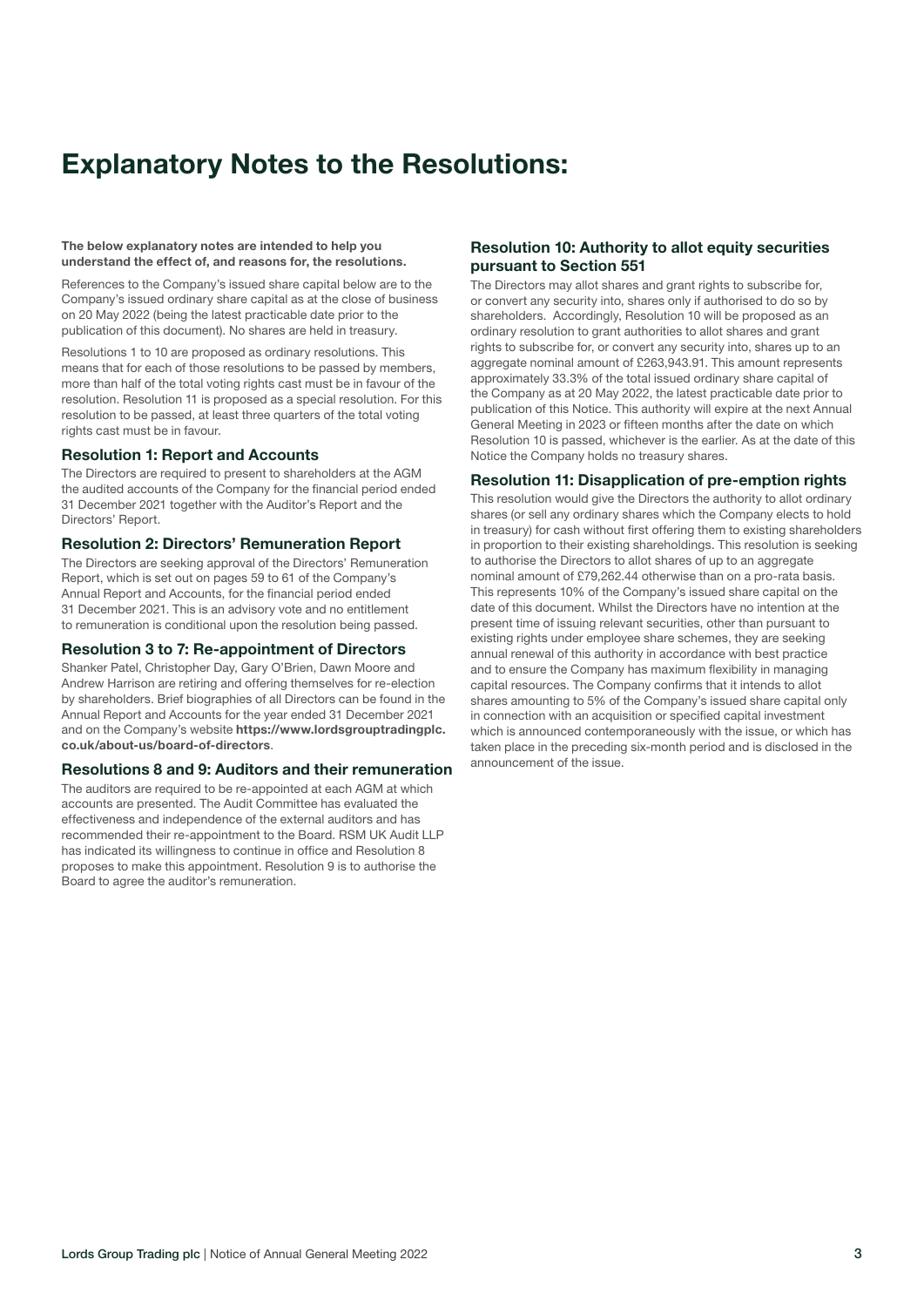## SHAREHOLDER INFORMATION – NOTES TO NOTICE OF ANNUAL GENERAL MEETING:

The following notes explain your general rights as a shareholder and your right to attend and vote at the AGM or to appoint someone else to vote on your behalf.

Any changes to the proposed format of the AGM will be announced via RNS and outlined on the Company's website (https://www. [lordsgrouptradingplc.co.uk/investors/share-price-rns](https://www.lordsgrouptradingplc.co.uk/investors/share-price-rns)).

- 1. Only those Members registered in the Register of Members of the Company as at the close of business on 27 June 2022 shall be entitled to attend and vote at the meeting in respect of the number of shares registered in their names at that time. Any member of the Company entitled to attend and vote at the AGM is also entitled to appoint one or more proxies to attend, speak and vote instead of that member.
- 2. Voting on each of the resolutions being proposed at the AGM, as set out in the Notice, will be conducted by way of a poll. This allows the votes of those shareholders who are unable to attend the AGM in person to be taken into account. On a poll, shareholders have one vote for each ordinary share held.
- 3. Pursuant to regulation 41 of the Uncertificated Securities Regulations 2001, the Company gives notice that only those shareholders included in the register of members of the Company at the close of business on 27 June 2022 or, if the Meeting is adjourned, in the register of members at the close of business on the day that is two business days before the day of any adjourned Meeting, will be entitled to attend and to vote at the AGM in respect of the number of shares registered in their names at that time. Changes to entries on the share register after the close of business on 27 June 2022, or, if the Meeting is adjourned, in the register of members at the close of business on the day that is two business days before the day of any adjourned Meeting, will be disregarded in determining the rights of any person to attend or vote at the AGM.
- 4. In the case of joint registered holders, the signature of only one holder on a proxy form will be accepted and the vote of the senior who tenders a vote, whether in person or proxy, shall be accepted to the exclusion of the votes of the other joint holders. For this purpose, seniority shall be determined by the order in which the names stand on the register of members in respect of the relevant joint holding.
- 5. A vote withheld option is provided on the Form of Proxy to enable you to instruct your proxy to abstain on any particular resolution. A "Vote Withheld" is not a vote at law, which means that the vote will not be counted in the proportion of votes "For" or "Against" the relevant resolution. A shareholder who does not give any voting instructions in relation to a resolution should note that his proxy will have authority to vote or withhold a vote on that resolution as he or she thinks fit. A proxy will also have authority to vote or to withhold a vote on any other business (including amendments to resolutions) which is properly put before the AGM, as he or she thinks fit.
- 6. Members are entitled to appoint a proxy to exercise all or any of their rights to attend and speak and vote on their behalf at the meeting. A proxy need not be a member of the Company, but members are strongly encouraged to appoint the Chairman of the meeting as their proxy, rather than a named person who may not be able to attend the meeting. A proxy may demand, or join in demanding, a poll.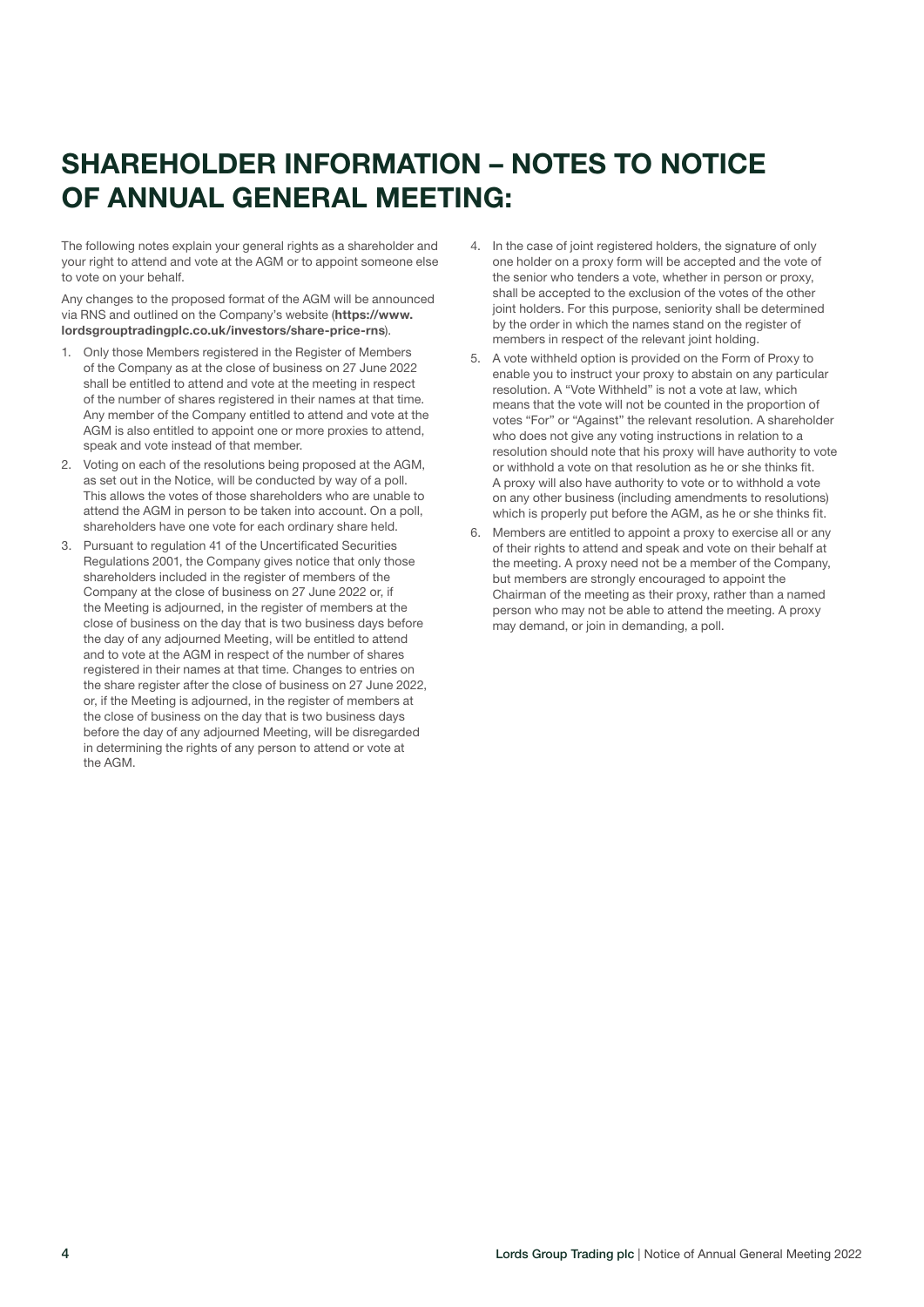- 7. Shareholders may change proxy instructions by submitting a new proxy appointment. Shareholders requiring a new Form of Proxy should contact the Company's registrars, Link Group on 0371 664 0300 or at Link Group, 10th Floor, Central Square, 29 Wellington Street, Leeds, LS1 4DL. Calls are charged at the standard geographic rate and will vary by provider. Calls outside the United Kingdom will be charged at the applicable international rate. Lines are open between 09:00 - 17:30, Monday to Friday excluding public holidays in England and Wales. Note that the cut-off time for receipt of proxy appointments also applies in relation to amended instructions and any amended proxy appointment received after the relevant cut-off time will be disregarded. If you submit more than one valid proxy appointment, the appointment received last before the latest time for the receipt of proxies will take precedence.
- 8. Completion and return of a Form of Proxy (whether in hard copy, via CREST or online) do not preclude a member of the Company from attending and voting in person. If a member appoints a proxy and that member attends the AGM in person, the proxy appointment will automatically be terminated. Shareholders are encouraged to appoint the Chairman as their proxy.
- 9. A member may appoint more than one proxy in relation to the AGM provided that each proxy is appointed to exercise the rights attached to a different share or shares held by that member. If you wish to appoint the Chairman as one of your multiple proxies, insert "Chairman of the Meeting" in the box which is used to identify the name of the proxy on the form of proxy. To appoint a proxy or proxies shareholders must: (a) complete a form of proxy, sign it and return it, together with the power of attorney or other authority (if any) under which it is signed, to the Company's registrars, at Link Group, 10th Floor, Central Square, 29 Wellington Street, Leeds, LS1 4DL; (b) complete a CREST Proxy Instruction (as set out in Note 12 below); or (c) register the appointment of a proxy electronically at www.signalshares.com; or (d) register the appointment of a proxy electronically via a shareholder app: LinkVote+ available to download on the Apple App Store and Google Play, in each case so that it is received no later than 1:00 p.m. on 27 June 2022. To appoint more than one proxy, you will need to complete a separate form of proxy in relation to each appointment.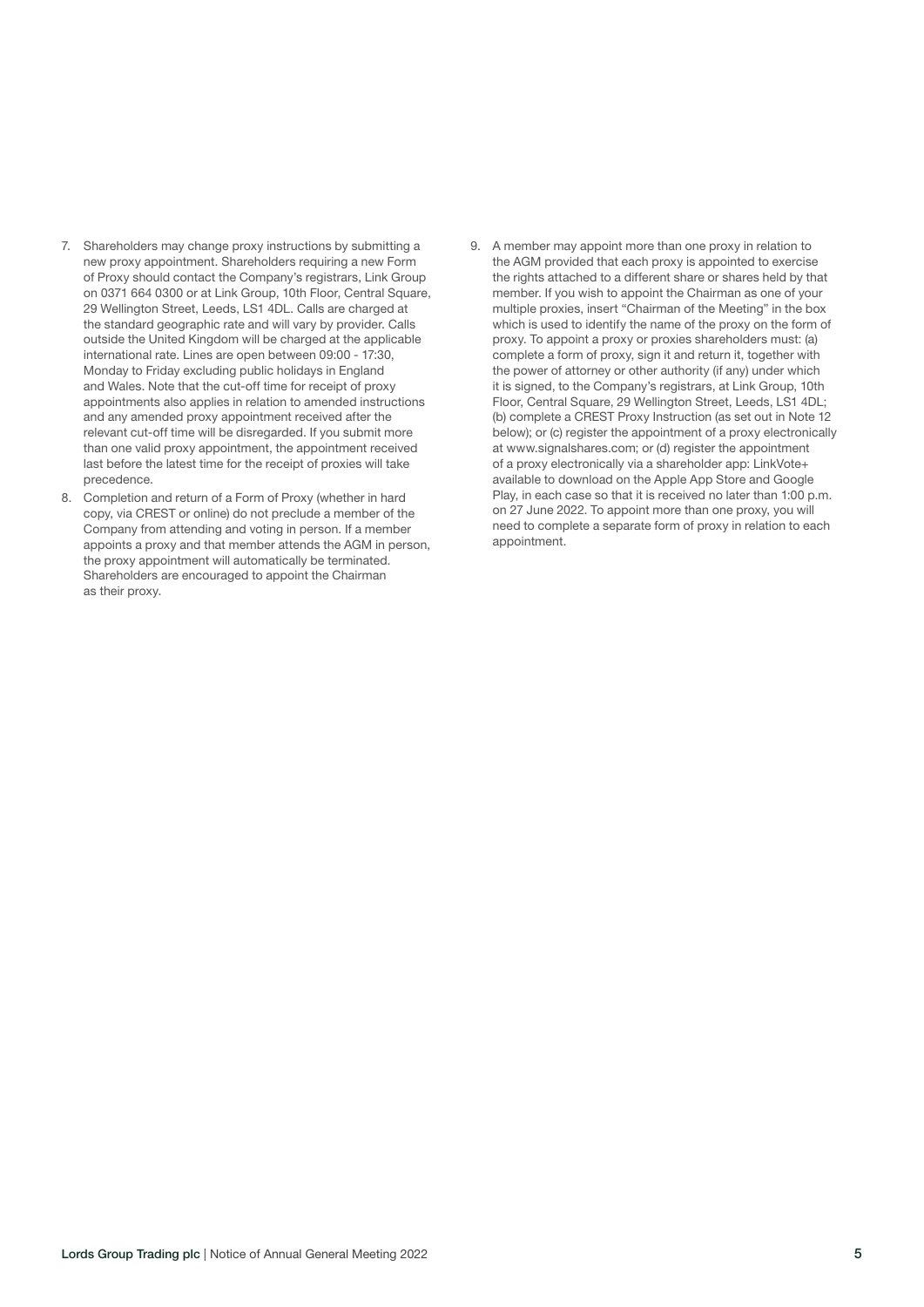## SHAREHOLDER INFORMATION – NOTES TO NOTICE OF ANNUAL GENERAL MEETING: continued

- 10. A corporation which is a member can appoint one or more corporate representatives who may exercise, on its behalf, all its powers as a member provided that no more than one corporate representative exercises powers over the same share. Shareholders are encouraged to appoint the Chairman as their proxy.
- 11. CREST members who wish to appoint a proxy or proxies by utilising the proxy appointment service may do so for the AGM and any adjournment(s) of the Meeting by using the procedures described in the CREST Manual (available via www.euroclear.com). CREST personal members or other CREST sponsored members (and those CREST members who have appointed a voting service provider) should refer to their CREST sponsor or voting service provider, who will be able to take the appropriate action on their behalf.
- 12. In order for a proxy appointment or instruction made by means of CREST to be valid, the appropriate CREST message (a "CREST Proxy Instruction") must be properly authenticated in accordance with Euroclear UK & Ireland Limited's ("Euroclear") specifications and must contain the information required for such instructions, as described in the CREST Manual. The message (regardless of whether it relates to the appointment of a proxy, the revocation of a proxy appointment or to an amendment to the instruction given to a previously appointed proxy) must, in order to be valid, be transmitted so as to be received by Link Group (ID RA10) by the last time(s) for receipt of proxy appointments specified above. For this purpose, the time of receipt will be taken to be the time (as determined by the timestamp applied to the message by the CREST Applications Host) from which Link Group is able to retrieve the message by enquiry to CREST in the manner prescribed by CREST.

After this time, any change of instructions to proxies appointed through CREST should be communicated to the appointee through other means. CREST members (and, where applicable, their CREST sponsors or voting service providers) should note that Euroclear does not make available special procedures in CREST for any particular messages. Normal system timings and limitations will therefore apply in relation to the input of CREST Proxy Instructions. It is the responsibility of the CREST member concerned to take (or if the CREST member is a CREST personal member or sponsored member or has appointed a voting service provider, to procure that his CREST sponsor or voting service provider takes) such action as shall be necessary to ensure that a message is transmitted by means of the CREST system by any particular time. In this connection, CREST members (and, where applicable, their CREST sponsors or voting service providers) are referred, in particular, to those sections of the CREST Manual concerning practical limitations of the CREST system and timings. The Company may treat as invalid a CREST Proxy Instruction in the circumstances set out in Regulation 35(5)(a) of the Uncertificated Securities Regulations 2001.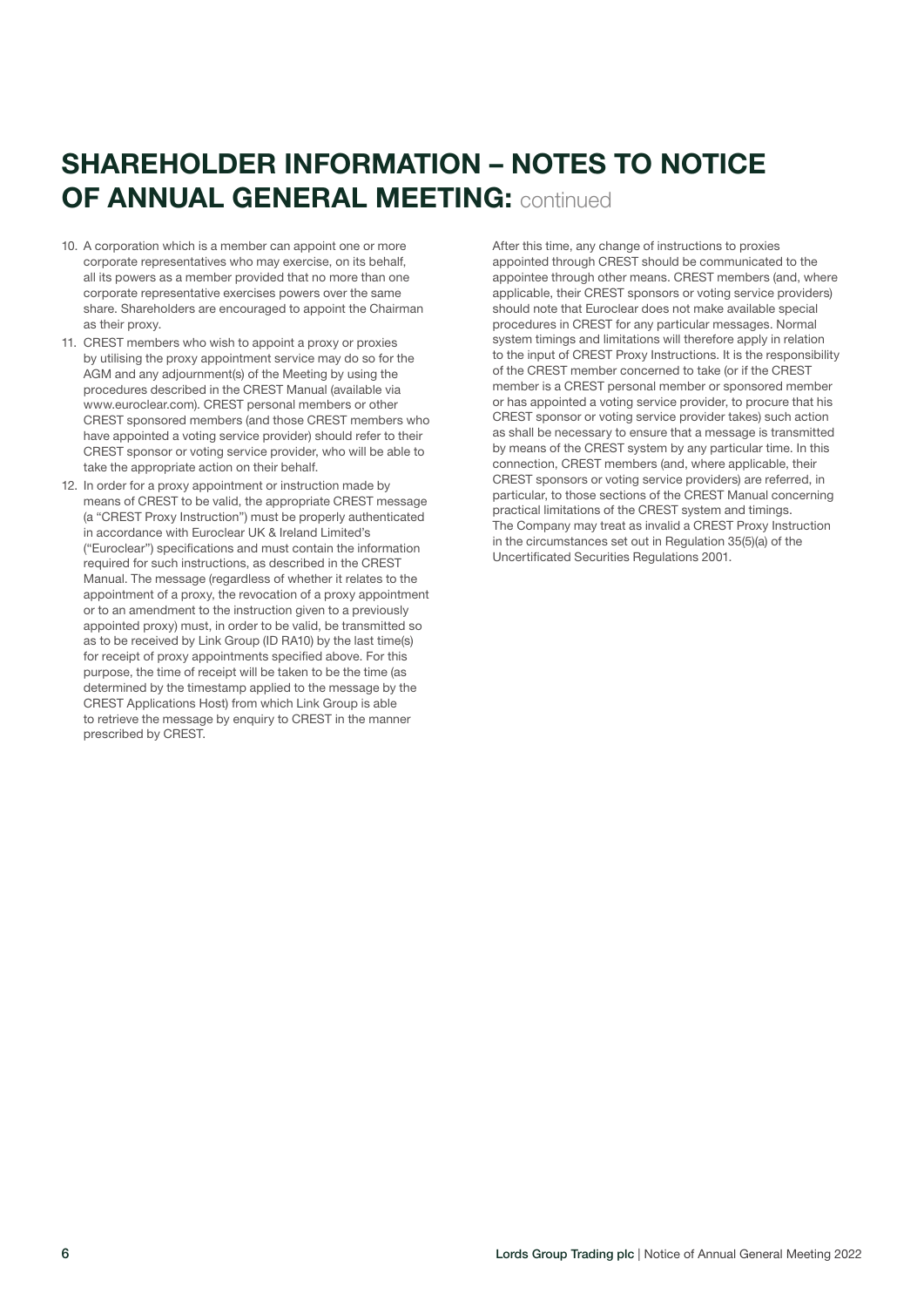- 13. The results of the voting at the AGM will be announced through a regulatory information service and will appear on our website ([https://www.lordsgrouptradingplc.](https://www.lordsgrouptradingplc.co.uk/investors/share-price-rns) co.uk/investors/share-price-rns) as soon as reasonably practicable following the conclusion of the AGM.
- 14. A copy of this Notice and our Annual Report and Accounts for the year to 31 December 2021 are also available on our website at [https://www.lordsgrouptradingplc.co.uk/](https://www.lordsgrouptradingplc.co.uk/investors/shareholder-information) investors/shareholder-information and [https://www.lordsgrouptradingplc.co.uk/financials/](https://www.lordsgrouptradingplc.co.uk/financials/annual-interim-reports) annual-interim-reports, respectively.
- 15. As at 20 May 2022, being the last practicable date prior to the publication of this Notice, the Company's issued share capital consisted of 158,524,872 ordinary shares, carrying one vote each. The total voting rights in the Company as at the last business day prior to publication are 158,524,872.
- 16. Except as provided above, members who have general queries about the AGM should contact the Company's registrars, Link Group, on 0371 664 0300 or at Link Group, 10th Floor, Central Square, 29 Wellington Street, Leeds, LS1 4DL (no other methods of communication will be accepted). Calls are charged at the standard geographic rate and will vary by provider. Calls outside the United Kingdom will be charged at the applicable international rate. Lines are open between 09:00 - 17:30, Monday to Friday excluding public holidays in England and Wales.
- 17. You may not use any electronic address provided either in this notice or in any related documents (including the Proxy Form) to communicate with the Company for any purposes other than those expressly stated.